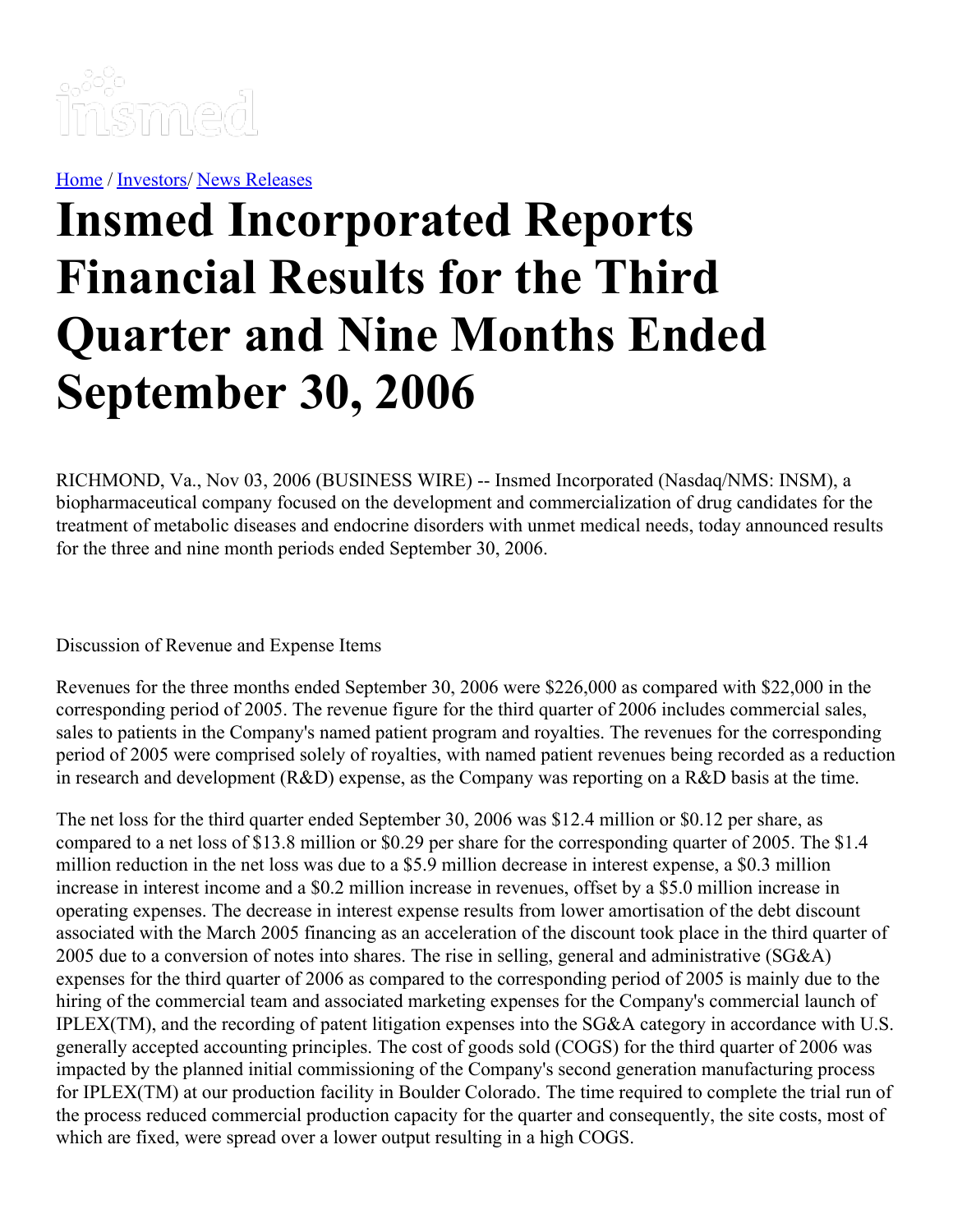Revenues reported for the nine months ended September 30, 2006 including commercial patient sales, named patient program sales and royalties were \$489,000 as compared to \$107,000 in royalties reported for the same period in 2005.

The net loss for the nine months ended September 30, 2006 was \$34.7 million, or \$0.37 per share, compared to the net loss of \$28.0 million, or \$0.61 per share, reported for the corresponding period in 2005. The \$6.7 million increase in the net loss for the nine months of 2006 as compared to the nine months of 2005 was due mainly to a \$13.0 million increase in operating expenses, partially offset by a \$5.0 million decrease in interest expense, a \$0.9 million increase in interest income and a \$0.4 million increase in revenues. The \$13.0 million rise in operating expenses is primarily due to the build-up of our commercial team and associated marketing expenses as mentioned earlier, together with increased legal costs which were higher than the corresponding period of 2005 due to elevated litigation activity. The decrease in interest expense is again associated with the March 2005 financing as the amortisation of the debt discount was accelerated in 2005 due to a partial conversion of the notes into shares.

As of September 30, 2006, the Company had total cash and cash equivalents of \$35.0 million which represents an increase of \$16.2 million from December 31, 2005. This net increase is due to the \$52.1 million in net cash provided by financing activities, which was partially offset by the \$31.4 million in net cash used in support of the Company's business operations and \$4.5 million of construction in progress at the Company's Boulder manufacturing facility. The \$52.1 million of cash from financing activities was generated from a combination of \$42.8 million in net proceeds from the sale of common stock in March 2006, \$8.8 million from the exercise of certain outstanding warrants and \$0.4 million from a reduction in a restricted letter of credit and minor employee option conversions.

### Conference Call

The Company will host a conference call on Friday, November 3rd; at 11:00 a.m. Eastern Time to discuss the financial results for the third quarter of 2006 and provide a business update.

Interested investors can listen to the call over the internet from Insmed's investor relations website at [www.insmed.com](http://www.insmed.com/) or by dialling (800) 361-0912 (domestic) or (913) 981-5559 (international).

A telephonic replay of the call will be available for one week at 888-203-1112 (domestic) or (719) 457-0820 (international), passcode: 4663784. A web replay of the call will be available through our corporate website, in the investor relations segment, beginning at 6:00 p.m.

### About IPLEX

IPLEX is approved in the United States as the only once daily treatment for children with short stature associated with severe primary IGF-I deficiency. IPLEX, a complex of recombinant human IGF-I and its binding protein IGFBP-3 (rhIGF-I/rhIGFBP-3), is the only FDA-approved IGF-I replacement therapy that also replaces deficient IGFBP-3 in these patients. The drug, which was launched in the second quarter of 2006, is also being investigated for various other indications with unmet medical needs, including severe insulin resistance, myotonic muscular dystrophy and HIV Associated Adipose Redistribution Syndrome (HARS).

For more information about IPLEX please go to [www.go-IPLEX.com](http://www.go-iplex.com/).

## About Insmed Incorporated

Insmed is a biopharmaceutical company focused on the development and commercialization of drug candidates for the treatment of metabolic diseases and endocrine disorders with unmet medical needs. For